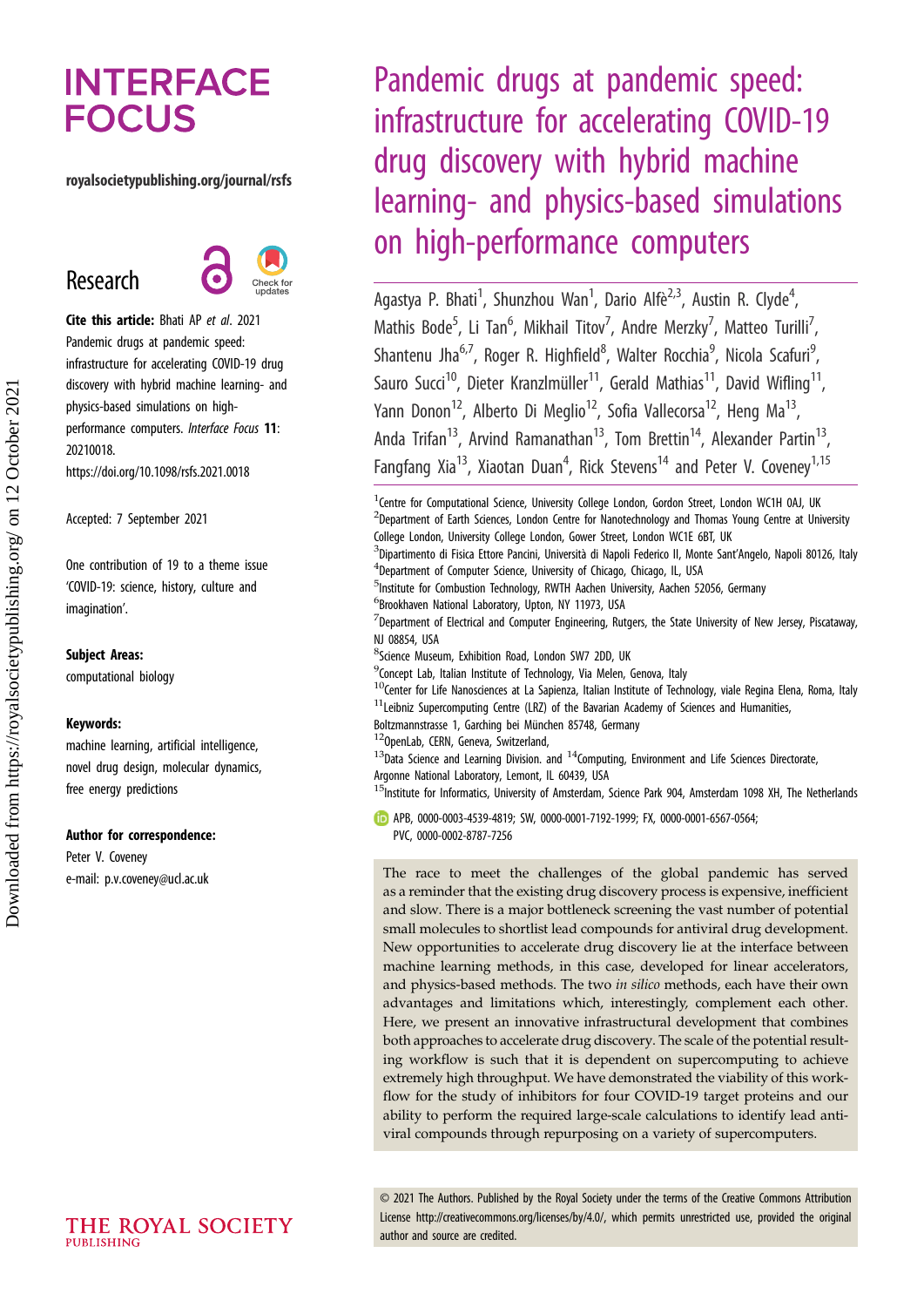# 1. Introduction

The COVID-19 pandemic has shaken the world, and the scale and rapidity of the crisis have also challenged existing methods of doing research, not least the current drug design process, which takes about 10 years and \$1–3 billion to develop a single marketable drug molecule [[1,2\]](#page-9-0). The disease is caused by the novel severe acute respiratory syndrome coronavirus 2 (SARS-CoV-2), a member of the coronavirus family, which was first identified in the mid-1960s at the Common Cold Unit in Wiltshire, England [[3](#page-9-0)]. Discovering how to combat the pandemic rests on understanding recent outbreaks, such as severe acute respiratory syndrome coronavirus (SARS-CoV), which has the most closely related genome, and Middle East respiratory syndrome coronavirus (MERS-CoV), and taking advantage of the explosion of research in 2020 on various aspects of SARS-CoV-2 biology, from the transmission to the life cycle. Based on this research, notably experimentally derived structures for the various viral target proteins, several drug repositioning and drug designing studies have been conducted using in silico computer-based modelling technologies [\[4](#page-9-0)–[6\]](#page-9-0). However, the identification of conclusive drug molecules has been hampered by the huge chemical space that needs to be explored.

Because of the vast number of potential ligands (ranging from a few hundred million to billions), it is clearly not possible to synthesize them in wet laboratories, nor is it desirable given that most of them are not going to bind with SARS-CoV-2 proteins at all. This is where in silico methods can play an important role in screening the binding affinity of ligands with SARS-CoV-2 proteins to identify and rank potential drug candidates.

There is an increasingly large number of in silico methods available to screen candidate ligands. The two most popular categories are physics-based (PB) techniques including molecular dynamics (MD) based methods and machine learning (ML) techniques. However, both have inevitable limitations and, even after months of research, there is a disappointing lack of potential antiviral drug candidates for COVID-19 given that so many lives are at stake. There is an urgent need to accelerate the current drug design process and the work presented here is a step in that direction.

PB techniques involve *ab initio* as well as semi-empirical methods which are fully or partially derived from firm theoretical foundations [[7](#page-9-0)–[10\]](#page-9-0). For example, MD is a popular approach for conformational sampling which is derived from Newtonian equations of motion and the concepts of statistical thermodynamics. MD-based free energy calculation methods have been widely applied for predicting protein– ligand binding affinities and are subject to extensive experimental validation [\[11](#page-9-0)–[22](#page-9-0)]. There are many such free energy methods, some 'approximate'; others more 'accurate'.

In the last decade or so, ensemble simulation-based methods have been proposed which overcome the issue of variability in predictions from MD-based methods due to their extreme sensitivity to simulation initial conditions [\[13](#page-9-0),[19](#page-9-0)–[23](#page-10-0)] which leads to chaotic behaviour, and non-Gaussian statistics [[24,25](#page-10-0)]. In particular, two methods named enhanced sampling of MD with approximation of continuum solvent (ESMACS) [\[13,14](#page-9-0),[17,](#page-9-0)[26\]](#page-10-0) and thermodynamic integration with enhanced sampling (TIES) [\[19](#page-9-0)–[22\]](#page-9-0) have been shown to deliver accurate, precise and reproducible binding affinity predictions within a few hours. Their excellent scalability allows them to calculate binding affinities for a large number of protein–ligand complexes in parallel, using the large size and multiple nodes of current supercomputers.

Another important factor affecting the reliability of results is the extent of conformational sampling achieved by MD simulations. Thus, several enhanced methods have also been developed to better sample the phase space [[27\]](#page-10-0). However, even such enhanced sampling is prone to variability in results due to extreme sensitivity to initial conditions. Once again, ensemble simulations are required to control uncertainties in predictions [[20](#page-9-0)–[22](#page-9-0)].

However, these in silico methods are computationally demanding and are unable to explore the extensive chemical space relevant for drug molecule generation. To focus the hunt, they require extensive consultation with chemists to suggest structural features or specific functional groups that may improve a ligand's interaction with the target protein, based on the chemical environment of the binding pocket. Drawing on human intelligence (HI) and insights takes time and slows the process of drug discovery by delaying the pipeline of candidate ligands to wet laboratories for testing. Even if this step is accelerated, another bottleneck in drug design looms because there is a limit to the number of compounds that can be studied experimentally.

To overcome the limitations of PB methods, ML methods can be employed. Prediction of binding affinities using a deep neural network has been an active area of research over the past few years. ML represents a set of techniques that rely on inferring complex relationships from big data and applications that include diverse fields such as robotics, gaming, language processing and chemoinformatics. Some examples include classifying kinase conformations [[28\]](#page-10-0), predicting antimicrobial resistance [[29\]](#page-10-0), modelling quantitative structure–activity relationships [\[30](#page-10-0)] and predicting contact maps in protein folding [[31\]](#page-10-0), with AlphaFold making important progress in protein structure prediction [[32\]](#page-10-0).

In the field of drug discovery, ML, specifically deep learning (DL), allows us to generate novel drug-like molecules by sampling a significant subset of the chemical space of relevance. DL techniques are computationally much cheaper and enable quick turnaround of results which allows millions to billions of compounds to be handled [[33\]](#page-10-0). Recent developments in DL allow the generation of novel drug-like molecules in silico by sampling a large fraction of the chemical space of relevance (estimated to be about  $10^{68}$  compounds). However, the accuracy of ML/DL methods is very much dependent on the training data. Their predictive capability can be improved by providing them with reliable data and by curating them with theoretical understanding [[34\]](#page-10-0), neither of which may always be available. This restricts their applicability in the drug discovery domain.

ML and PB methods have their own advantages and limitations. Fortunately, their strengths and weaknesses complement each other and so it makes sense to couple them in drug discovery. In the past few years, several attempts have been made to create synergies between PB and ML methods in order to get favourable outcomes. A major application has been to enhance sampling in MD simulations which includes learning of optimal biasing potentials, optimal collective variables (CVs) or free energy surfaces [[35](#page-10-0)–[42](#page-10-0)]. Examples are also available for approaches that involve deriving MD-based descriptors that can be used to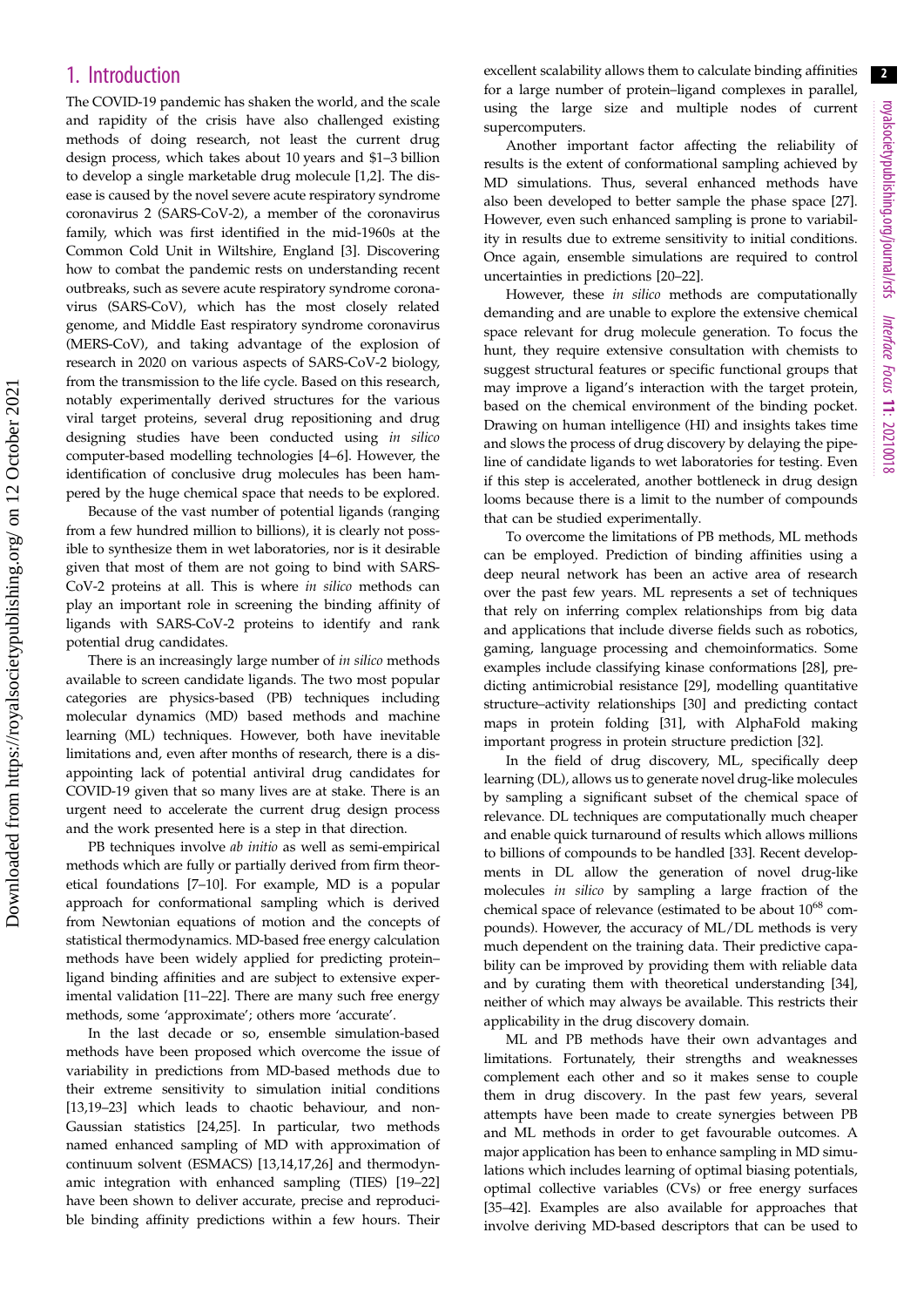train ML models for predictions of solvation, hydration and/or transfer free energies [\[43](#page-10-0)–[45\]](#page-10-0). Studies have shown that the accuracy of alchemical free energy predictions may be improved by 'correcting' them through ML-based postprocessing [\[46](#page-10-0)–[47\]](#page-10-0). In addition, it has been reported that the prediction of ligand activity/affinity against a target can be achieved with a combination of MD and ML [[48](#page-10-0)–[51](#page-10-0)]. Recently, a method combining DL and MD for generation of antimicrobial peptides has been reported where DL methods were used to generate 90 000 peptide sequences which underwent in silico screening to finally obtain 20 sequences for experimental validation [\[52](#page-10-0)].

ML/DL techniques can be employed to augment HI with artificial intelligence (AI) for exploring the large chemical space to predict 'useful' ligand molecules. This substantially speeds up the process of ligand discovery. On the other hand, reliable PB free energy methods can rank the ligands on the basis of their binding affinities and ground the simulations on theoretical understanding. These binding affinities can then be fed back into the DL algorithm to augment its knowledge base and hone predictions. Such a combination can be an effective tool for drug design and can prove useful in prospective drug design projects. Robust predictive mechanistic models are of particular value for constraining ML when dealing with sparse data, exploring vast design spaces to seek correlations and, most importantly, testing if correlations are causal [[53\]](#page-10-0).

It is well accepted that drug targets can undergo significant conformational changes during their biological activity. Some of these changes may involve large-scale rearrangements, such as a domain motion over a hinge region, while some others may be more limited in size, such as the short-lived opening of a mostly hydrophobic cryptic site. The interesting point is that they can involve targetable structures that might otherwise remain hidden to experimental structural determination. Although PB models, such as MD simulations, can explore conformational space to some extent, they can hardly achieve ergodicity, resulting in some of the potential new target structures remaining hidden. Here DL approaches are envisaged to explore whether a short stretch of an MD trajectory may exhibit the hallmarks of potentially biologically relevant structural transitions, even though such transitions are not observed in the trajectory itself.

Not only will exploitation of AI ensure that the best use is made of medicinal chemists for drug discovery, it also helps counter chemists' bias during exploration of the chemical space. Carefully trained DL algorithms may be expected to reach regions of the extensive chemical space that may remain untouched by humans.

In this work, we present a novel in silico method for drug design by coupling ML with PB methods. We bring together several methods into a coherent scientific workflow—some of which are already being applied in drug discovery while others are relatively new to the field and yet to be adopted. Rather than performing only blind ML/DL, we couple them with accurate PB methods to make them 'smarter'. Potential candidates are selected from the output of a DL algorithm and they are scored using PB methods to calculate binding free energies. This information is then fed back to the DL algorithm to refine its predictive capability. This loop proceeds iteratively involving a variety of PB scoring methods with increasing levels of accuracies at each step ensuring that the DL algorithm gets progressively more 'intelligent'. As described above, several methods employing a constructive combination of ML and PB methods have been reported in the past few years. However, the pipeline described in this article is unique in several ways. We attempt to generate ligand structures with improved binding potency towards a given target protein using an iterative loop with both upward and downward exchange of information at each step—this, we believe, has not been attempted before. We posit that our innovative integration of PB and MLbased methods can substantially reduce the throughput time for exploring huge chemical space and improve the efficacy of the exploration of chemical libraries for lead discovery. It is worth mentioning here that since the success of lead molecules identified at pre-clinical stages is heavily dependent on several factors like membrane permeability, toxicity, water solubility, etc., drug repurposing provides another avenue for quick availability of COVID-19 therapeutics and needs to be pursued. This approach has not been very successful so far despite several studies published for repurposing; only a couple of drugs (remdesivir and baricitinib) have been approved by USFDA for emergency use against COVID-19 (not actually addressing COVID-19 but secondary infections caused by it). Nevertheless, the approach has potential. We have applied our approach for drug repurposing as well with thus far encouraging results [[54\]](#page-10-0). We obtained binding affinities agreeing well with experimental measurements and also gained detailed energetic insight into the nature of drug–protein binding that would be useful in drug discovery for the target studied.

Given the large-scale supercomputing infrastructure available to us, we are able to scale to the vast number of calculations required to provide input to the ML models. Equally important, our methods are designed to provide key uncertainty quantification, a feature vital to our goal of using active learning to optimize campaigns of simulations to maximize the chance that predictive ML models will find promising drug candidates. Our present paper is not a scientific research paper in a conventional sense. We report an accelerated drug discovery pipeline but do not include any novel scientific findings here, which will be the subject of subsequent publications. Currently, PB components of our workflow have already been implemented successfully in isolation, whereas it is work in progress for some of the ML components that still need optimization. Our integrated workflow implementation has also not been fully realized. In addition, we are working towards improving the overall computational performance of this complicated and heterogeneous workflow. We have made substantial progress in this regard in the past few months as described in the following sections. In this paper, we report preliminary results obtained using our workflow as it stands now to demonstrate that our approach has the potential to impact the process of drug discovery.

## 2. Methods

No single algorithm or method can achieve the necessary accuracy with required efficiency to sample the huge chemical space inhabited by lead compounds for drug discovery. We innovated by combining multiple algorithms into a single unified pipeline ([figure 1\)](#page-3-0), using an interactive and iterative methodology, allowing both upstream and downstream feedback to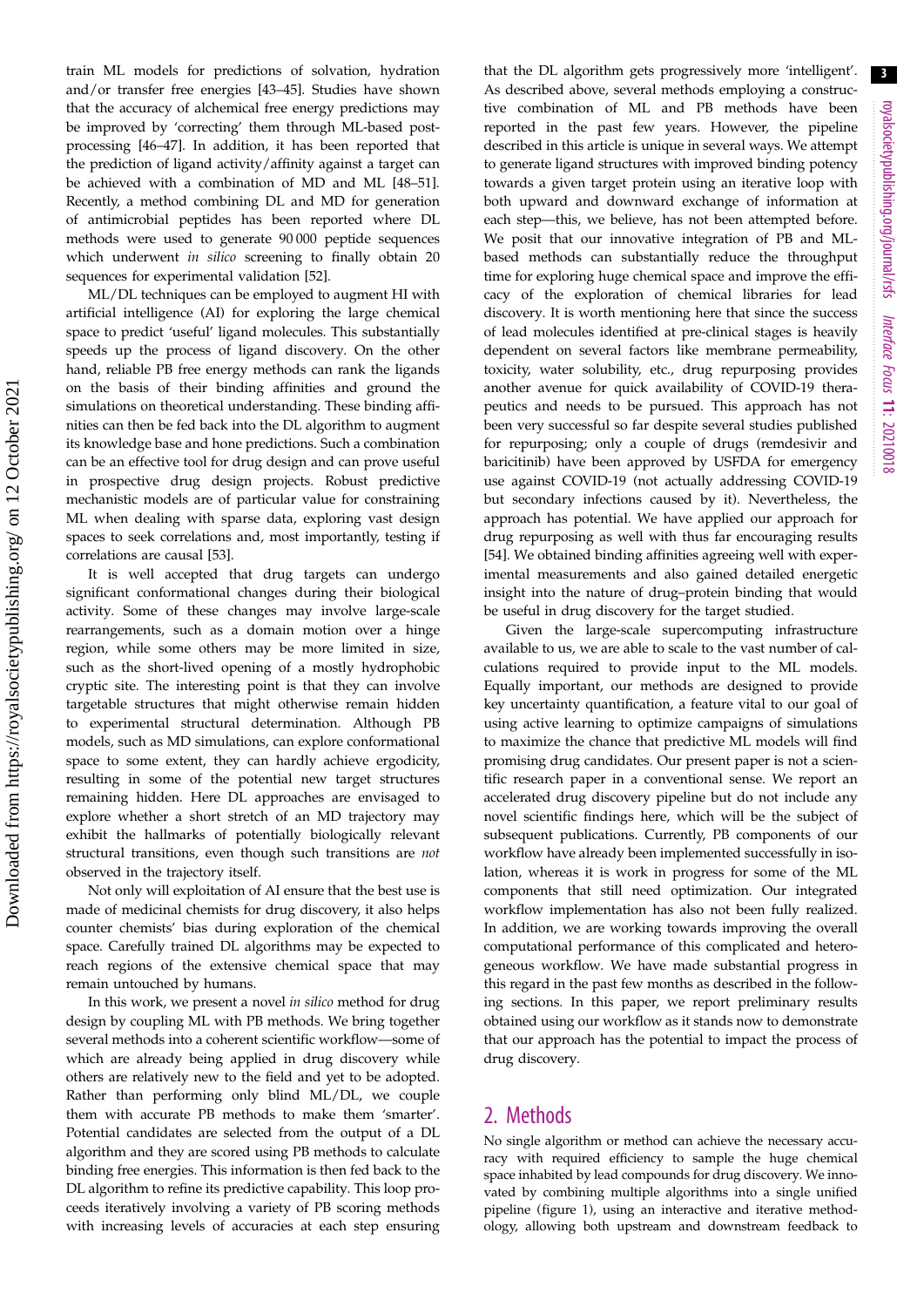<span id="page-3-0"></span>

Figure 1. Integrated modelling pipeline for new COVID-19 treatments where blind ML is made 'smarter' with accurate PB methods. It represents an entire virtual drug discovery pipeline, from hit to lead through to lead optimization. The constituent components are DL-based surrogate model for docking (ML1), Autodock-GPU (S1), coarse and fine-grained binding free energies (S3-CG and S3-FG) and S2 (DeepDriveMD). The arrows show the information transferred between the different methods. (Source: IMPECCABLE [[55](#page-10-0)].)

overcome the limitations of classical in silico drug design as described above.

We first describe the different components of our workflow, notably their standalone strengths and weaknesses, then show how we couple them constructively in the workflow such that the sum is greater than the parts.

### 2.1. High-throughput docking

Protein–ligand docking involves ligand three-dimensional structure (conformer) enumeration, exhaustive docking and scoring and pose scoring. The input requires a protein structure with a designed binding region, or a crystallized ligand from which a region can be inferred, as well as a database of small molecules to dock, where the chemical structure is represented in the SMILES format.

Conversion of the two-dimensional structures into threedimensional structures ready for structural docking is performed through proteinization and conformer generation using Omega-Tautomers that also includes enumeration of enantiomers prior to conformer generation if stereochemistry is not specified [\[56\]](#page-10-0). Conformer generation is performed on the ensemble of structures, typically generating 200–800 three-dimensional conformers for every enantiomer.

Each of the three-dimensional structures so generated is docked against the protein binding pocket and scored. The best scoring pose is returned along with its ChemGauss4 score from exhaustive rigid docking [[57](#page-10-0)]. The ranking obtained using such docking scores are useful in the initial hit identification stage of the drug discovery pipeline.

As a consequence, the outputs of docking runs include a three-dimensional protein (receptor) structure with the docked ligand in its binding site. The docking score (evaluated by the scoring function specific to a docking protocol) provides a qualitative measure of the intrinsic complementarity between a given ligand and protein binding site. While docking protocols are generally good at estimating the binding poses (i.e. threedimensional conformation) of ligands within a binding site, the energetics of interaction can be challenging to determine and are a function of how a specific scoring function is implemented. Nevertheless, docking is extensively used in structure-based drug design approaches. This is so because docking can predict whether or not a molecule binds at all with the target protein. In addition, given that it is a computationally cheap technique, it makes economic sense to have an additional filter before performing the expensive binding affinity calculations. In our protocol, docking is implemented at the initial stage to identify an area of interest in the chemical space and filter out all the obvious non-binders. Thereafter, we employ MD-based binding affinity prediction methods for more accurate ranking of the available compounds on the top ranked compounds based on their docking scores.

Furthermore, there is a need to account for the intrinsic flexibility of the protein in response to the ligand (which may also induce conformational changes) in the energetics of how ligands/proteins interact. For this purpose, extensive conformational sampling is often necessary. The enhanced/ adaptive sampling techniques described below can address some of the intrinsic limitations of these techniques.

## 2.2. Machine learning-based conformation transition classifier

In order to investigate the conformational transitions during MD simulations, we used two 10 µs trajectories, made available by D.E. Shaw Research [\[58\]](#page-10-0), of the SARS-CoV-2 spike glycoprotein starting from two main different conformations (i.e. 6VYB and 6VXX, partially open and closed states, respectively). The dictionary of secondary structure of proteins (DSSP) [\[59\]](#page-10-0) is used to classify each residue according to its secondary structure in all the frames of the trajectory. A total of 8334 frames are extracted from the 10 µs simulations of the spike glycoprotein. The data used for the analysis consist of the atomic coordinates of the protein's  $C^{\alpha}$  atoms and secondary structures of the protein residues, according to DSSP. To analyse the conformations, we adapted the ML-based anomaly detection techniques previously designed and employed at the European Organization for Nuclear Research (CERN) for scientific and medical linear accelerators [[60](#page-10-0)]. We predicted the probability of a local protein conformational change based on transitions occurring in individual trajectories.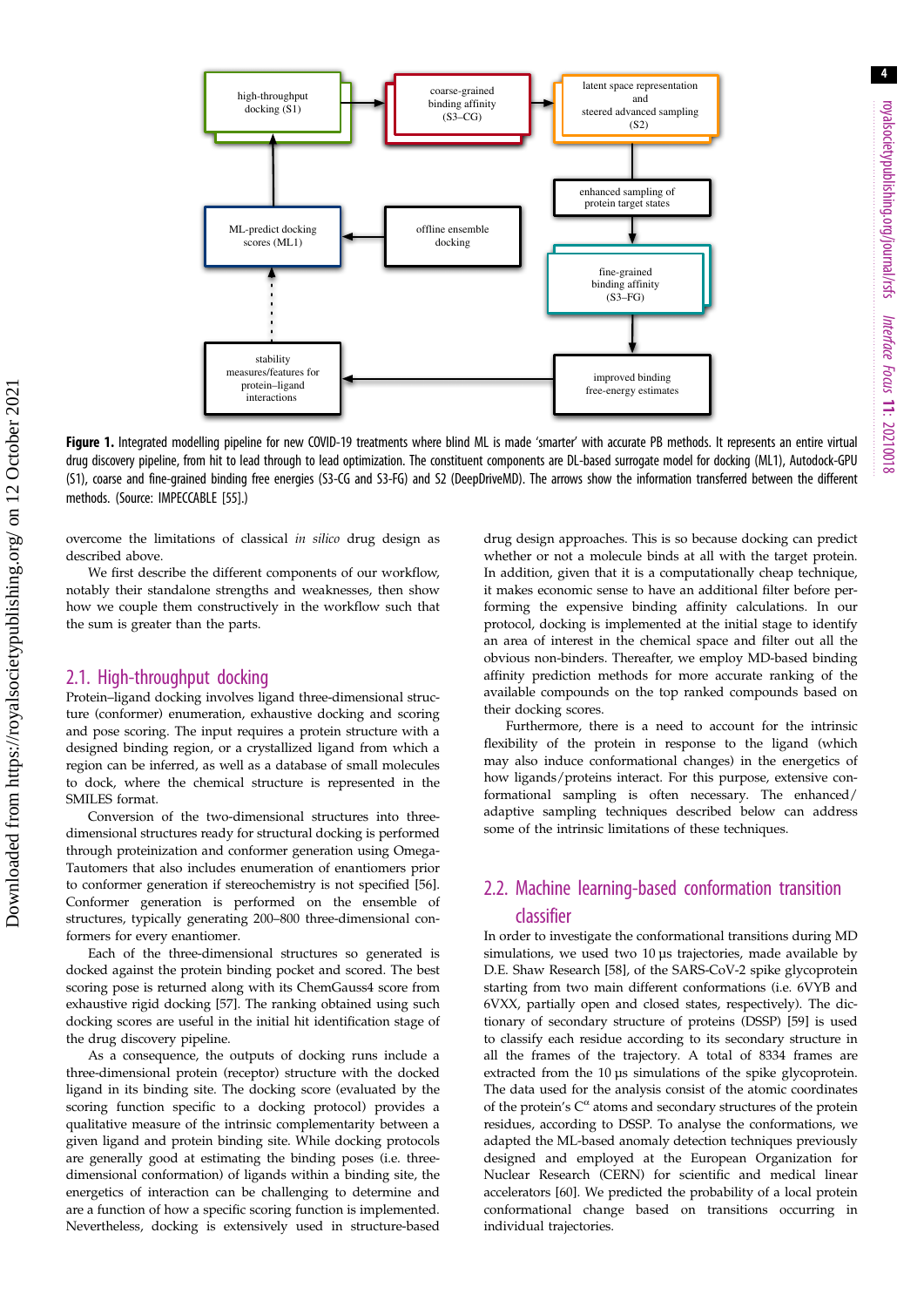#### Table 1. Classes of secondary structure that DSSP defines.

| letter ID | number ID | class of the secondary<br>structure |
|-----------|-----------|-------------------------------------|
| G         |           | $3_{10}$ helix (first helix)        |
| н         |           | $\alpha$ helix                      |
|           |           | $\pi$ helix                         |
| F         |           | $\beta$ sheet                       |
| B         |           | $\beta$ bridge                      |
|           |           | helix turn                          |
|           | 6         | bend                                |
|           |           | coil (no SS found)                  |

The trajectory of each  $C^{\alpha}$  in class-space is followed in time until a change of class is observed at time  $t_a$ . From that time on, the transitions between different classes, if any, are tracked for 100 subsequent frames, forming a corresponding set of stochastic transitions matrices, whose elements  $T_{kl}$  represent the transition frequency from class k to class l, where  $k, l = \{0..7\}$  (cf. table 1). Only a few transitions out of the possible 64 are effectively observed within the examined dataset. The most frequently observed are the transitions between identical or structurally adjacent classes.

The stochastic transition matrices are then turned into heat maps and fed into a convolutional neural network (CNN). The neural network was a two-layer CNN, trained using the Reptile meta-learning algorithm [\[61\]](#page-10-0). The input layer has a single channel of 8 by 8 pixels. It uses Keras implementation of the relu activation function, the sparse categorical cross entropy loss function and the adam optimizer. The transition-based classification is used to predict the probability of belonging to a class and of the class that the selected residue might land at a future time, typically after 1500 frames since the initial class change. We compared the prediction with the frequency of belonging to each class, as observed throughout the simulation that was not used for training, i.e. that starting from the 6VXX structure. The similarity between the different distributions was evaluated via the Jensen–Shannon divergence [\[62\]](#page-10-0). Our preliminary results, shown in table 2, are encouraging, although subject to a number of caveats. First and foremost, the training and the validation dataset (70:30) pertain to a single trajectory, which implies that some transitions are trained on a very small number of events. Hence, multi-trajectory data are needed to consolidate these preliminary results. Using more data would also allow additional classes to be introduced, thus obtaining a more precise estimation of residues' behaviour. This is currently the subject of ongoing research.

### 2.3. Machine learning-driven enhanced sampling

DL methods have been widely applied to understand protein conformational dynamics, and a number of methods have been proposed to enhance sampling of conformational landscapes using adaptive sampling strategies that include DL methods in their workflows. One such approach, namely DeepDriveMD, uses variational autoencoders to cluster high-dimensional data on conformations from multiple MD trajectories into a more manageable low dimensional manifold from which 'novel' conformations can be selected, based on certain reaction coordinates (RCs) or CVs and new simulations can be instantiated from such conformations [\[63\]](#page-10-0). This approach has been demonstrated for protein folding trajectories, offering at least 2× speedup compared to traditional conformational sampling methods, and in a Table 2. Jensen-Shannon divergence (a measure of the similarity between two probability distributions; bounded between 0 and 1) between predicted and observed secondary class transitions in the 6VXX trajectory of the spike protein system. Data are presented in decreasing order of similarity. The labels code for the initial and final class. When they are identical, it means that after some oscillation, the residue goes back to the initial class.

| transition | Jensen-Shannon divergence |
|------------|---------------------------|
| '43'       | $4.91 \times 10^{-3}$     |
| '34'       | $5.67 \times 10^{-3}$     |
| '01'       | $7.70 \times 10^{-3}$     |
| '33'       | $1.02 \times 10^{-2}$     |
| 12'        | $1.21 \times 10^{-2}$     |
| '00'       | $1.62 \times 10^{-2}$     |
| 11'        | $1.93 \times 10^{-2}$     |
| '21'       | $4.38 \times 10^{-2}$     |
| 22'        | $6.14 \times 10^{-2}$     |
| 44'        | $6.51 \times 10^{-2}$     |
| '10'       | $1.54 \times 10^{-1}$     |
| '04'       | $3.68 \times 10^{-1}$     |

recent application, DeepDriveMD was able to enhance sampling by nearly 25% with just 12% of computing time for studying conformational transitions of the SARS-CoV-2 spike protein bound to the ACE2 receptor [\[64\]](#page-10-0). Thus, DeepDriveMD offers a way forward in sampling conformational events, providing a framework to extend its functionality to account for studying protein–ligand interactions.

Ligands bound to the protein target of interest induce specific conformational changes; some ligands may induce changes that are local to the binding site, whereas others may induce changes farther away from the binding site. We posit that even with reasonably short timescale simulations, our variational autoencoder can cluster protein–ligand interaction landscapes based on such conformational differences and provide a quantitative way to extract ligand-specific protein conformational signatures that could help bound the uncertainty in binding affinity calculations. To this effect, we extracted the contact maps between the protein  $C^{\alpha}$ -atoms (defined at an 8 Å cut-off) and analysed them with our variational autoencoder. Optimal hyperparameters were determined as described previously [[65](#page-11-0)] and the resulting latent space embedding was visualized using t-stochastic neighbourhood embedding (t-SNE) approach. In our analysis, we observe clear separation between protein and ligand complexes, and that some ligands induce more conformational changes than others.

# 2.4. Molecular dynamics-based binding affinity

### prediction

Hit-to-lead (H2L) is a step in the drug discovery process where promising lead compounds are identified from initial hits small molecules which have the desired activity—generated during preceding stages. After evaluation of initial hits, optimization of promising compounds is carried out to achieve nanomolar affinities. The change in free energy between free and bound states of protein and ligand, also known as binding affinity, is a promising measure of the binding potency of a molecule and is used as a parameter for evaluating and optimizing hits at the H2L stage.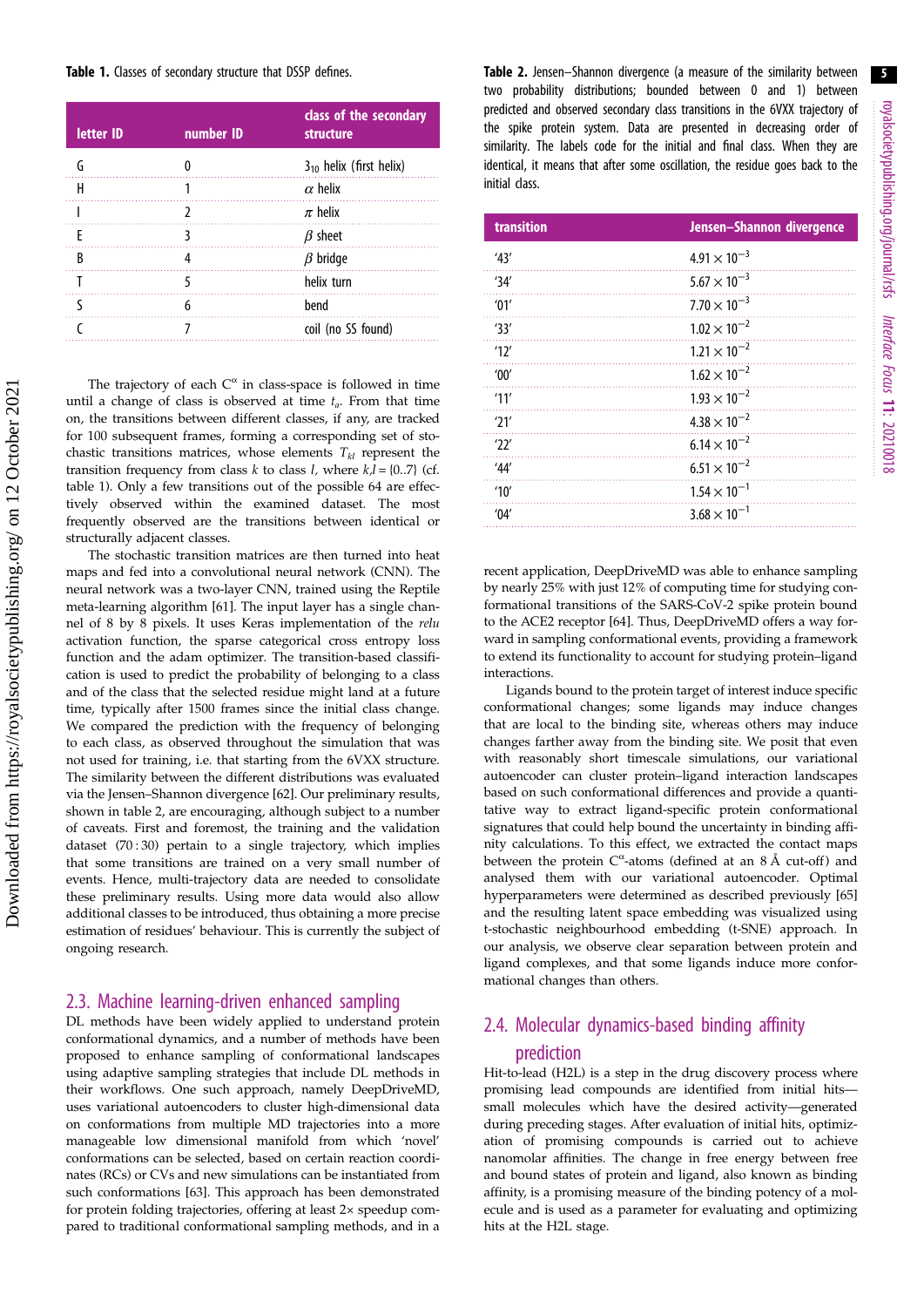A protocol known as ESMACS [\[13,17](#page-9-0)] was used to estimate binding affinities of protein–ligand complexes. It involves performing an ensemble of MD simulations followed by free energy estimation using a semi-empirical method called molecular mechanics Poisson–Boltzmann surface area (MMPBSA). The free energies for the ensemble of conformations are analysed in a statistically robust manner, yielding precise free energy predictions for any given complex.

The use of ensembles is particularly important because the usual practice of performing MMPBSA calculations on conformations generated using a single MD simulation does not give reliable binding affinities [\[66\]](#page-11-0). Consequently, ESMACS predictions can be used to rank a large number of hits based on their binding affinities. ESMACS is able to handle large variations in ligand structures and hence is very suitable for H2L stage where hits have been picked out after covering a substantial region of chemical space.

The ensemble of conformations for the protein–ligand complex generated using MD simulations are also analysed using the variational autoencoder technique described above to get insights into favourable as well as unfavourable interactions of different functional groups in a molecule with the target protein. This knowledge is helpful in performing further optimization of the lead structures. The information and data generated with ESMACS are additionally used to train our ML model (described below) to improve its predictive capability.

Lead optimization (LO) is the final step of pre-clinical drug discovery. It involves altering the structures of selected lead compounds in order to improve properties, such as selectivity, potency and pharmacokinetic parameters. Binding affinity is a useful parameter to make in silico predictions about the effects of any chemical alteration in a lead molecule. However, LO requires theoretically more accurate (without much/any approximations) methods to make predictions with high confidence. In addition, relative binding affinity of pairs of compounds that are structurally similar are of interest, rendering ESMACS unsuitable for LO.

Because of these issues, we employ TIES [[19](#page-9-0)–[21\]](#page-9-0), which is based on an alchemical free energy method called thermodynamic integration (TI) [\[67\]](#page-11-0). Alchemical methods involve calculating free energy along a non-physical thermodynamic pathway to get relative free energy between the two endpoints. A best practice guide for alchemical free energy calculations was recently published with useful recommendations [\[68\]](#page-11-0). Usually, the alchemical pathway corresponds to transformation of one chemical species into another defined with a coupling parameter  $(\lambda)$ , ranging between 0 and 1. TIES involves performing an ensemble simulation at each  $\lambda$  value to generate the ensemble of conformations to be used for calculating relative free energy. It also involves performing a robust error analysis to yield relative binding affinities with statistically meaningful error bars. The parameters such as the size of the ensemble and the length of simulations are determined keeping in mind the desired level of precision in the results [[19](#page-9-0)].

## 2.5. Machine learning-based model to predict useful ligands

In our drug discovery workflow, ML is used to gather and accumulate information from all the other PB components described above so as to quickly locate the most interesting region(s) in the chemical space in terms of the potential of a lead compound to bind strongly. We have created a ML surrogate model using a simple featurization method, namely twodimensional image depictions, as it does not require complicated architectures such as graph convolution networks while demonstrating good prediction. We obtain these image depictions from the nCov-Group Data Repository [[69\]](#page-11-0) that contains various descriptors for 4.2 billion molecules generated on highperformance computing (HPC) systems with Parsl [[70](#page-11-0)]. By using two-dimensional images, we are able to initialize our models with pre-trained weights that are typically scale and rotation invariant under image classification. This model is used to generate ligand molecules that can be analysed using the PB methods described above. We train our ML model using data from both docking as well as MD-based binding affinity predictions so as to enable it to actively relate structural/ chemical features with corresponding binding potencies. This allows our ML model to progressively make more accurate predictions of ligand structures that can be classified as initial hits. The predicted structures are then fed into the PB pipeline to filter them, first using docking and then by ESMACS and TIES, to finally select those that bind most effectively. This is repeated with the ML model getting better after each iteration. Thus, we provide reliable training data to our ML models, whereas potentially good initial structures are identified for our PB methods. In this way, our workflow couples ML and MD such that each compensates for the weaknesses in the other method. It is our expectation that, together, they are more effective.

### 3. Workflow management

Our workflow ([figure 1\)](#page-3-0) integrates different methods and dynamically selects active ligands for progressively computationally expensive methods. At each stage, only the most promising candidates advance to the next stage, yielding a pipeline in which each downstream stage is computationally more expensive, but also more accurate, than upstream stages. Execution of such a complicated workflow requires scalable tools with advanced resource management, taskplacement and adaptive execution capabilities, in this case RADICAL-Cybertools (RCT) [[71\]](#page-11-0) middleware.

RCT executes tasks concurrently or sequentially, depending on their arbitrary priority relation. Tasks are grouped into stages and stages into pipelines, depending on the priority relation among tasks. Tasks without reciprocal priority relation can be grouped into the same stage, tasks that need to be executed before other tasks have to be grouped into different stages. Stages are then grouped into pipelines and, in turn, multiple pipelines can be executed either concurrently or sequentially. RCT uses RADICAL-Pilot (RP) [\[72](#page-11-0)] to execute tasks on HPC resources, allowing the execution of workflows with heterogeneous tasks.

RCT middleware has been used in two ways:

Scalable concurrent multi-stage task-execution. A work around was required to use the middleware on one of Europe's largest supercomputers, SuperMUC-NG. As RAD-ICAL-Cybertools depend on third-party software modules, the virtual environment required by RP could not be created on SuperMUC-NG because access is granted only to allowed IP addresses. Thus, we prepared RCT's virtual environment outside of the system and then moved it to SuperMUC-NG login node. In this way, RCT could be launched from a login node via the pre-set environment, without the need for outbound Internet access. RCT uses MongoDB and RabbitMQ as communication services. These services need to be accessible from both login and compute nodes. On Super-MUC-NG, we automated the launching of both services on a dedicated compute node, which was provided by a special service queue with unlimited walltime, while the workers for RP were provided by the regular batch system.

Concurrent multiple workflow execution. RCT's fine-level task-placement feature allows the concurrent use of both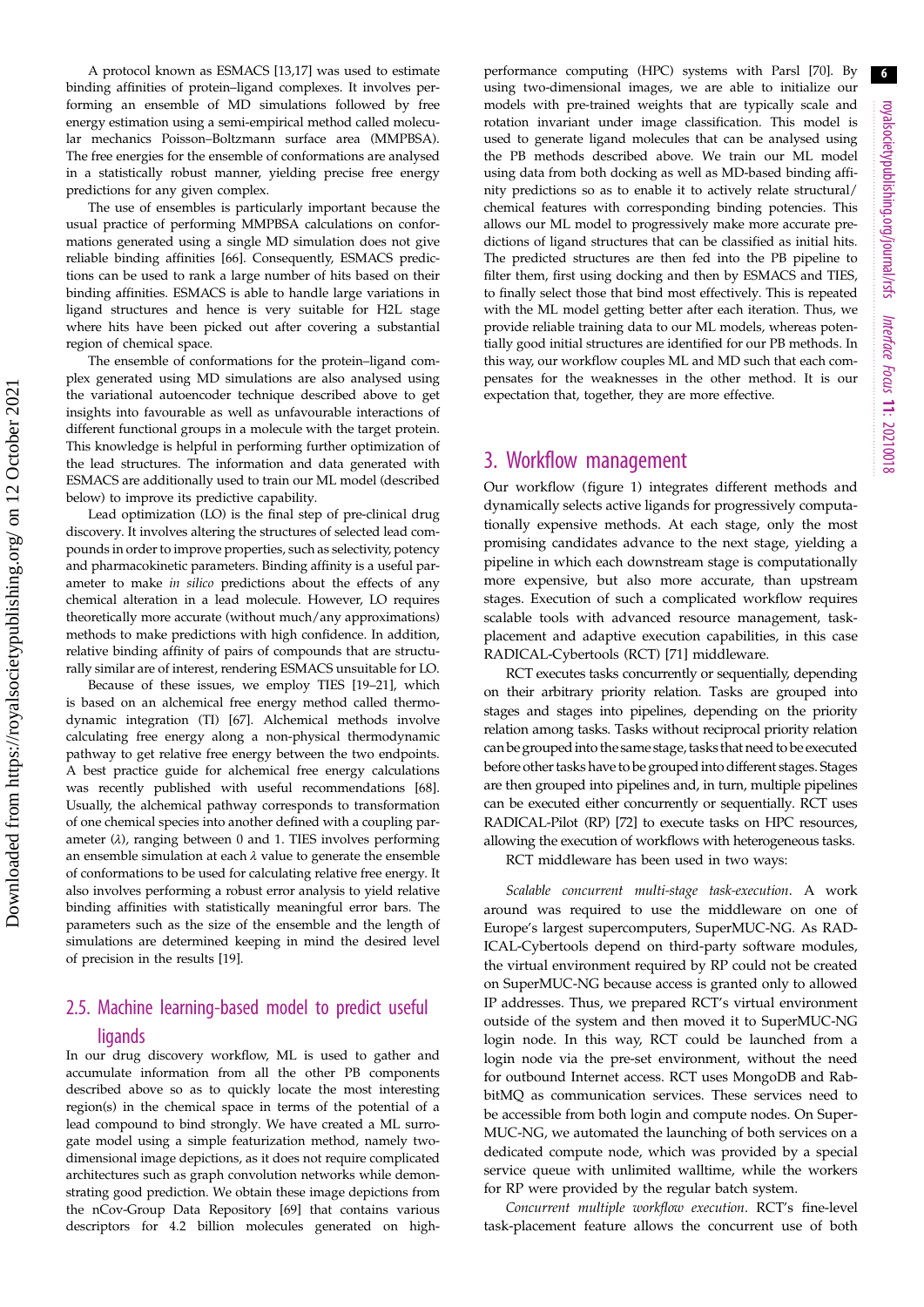<span id="page-6-0"></span>

Figure 2. Structures of the four target proteins studied, in each case shown bound to a compound. From left to right: 3CLPro, PLPro, ADRP and NSP15. The proteins are shown in cartoon representation and compounds in stick representation.

CPUs and GPUs on supercomputer nodes. That is achieved by employing RADICAL-Pilot's unique capability of concurrently executing heterogeneous tasks on CPU cores and GPUs as an integrated hybrid workflow. This allows the concurrent execution and interleaving of different workflows, making better use of compute resources. RP places tasks on specific compute nodes, cores and GPU [\[73\]](#page-11-0). When scheduling tasks that require different amounts of cores and/or GPUs, RP keeps tracks of the available slots on each compute node of its pilot. Depending on availability, RP schedules CPU tasks (e.g. MPI) within and across compute nodes and reserves a CPU core for each GPU task. This results in efficient placement of heterogeneous tasks on heterogeneous resources.

Leveraging aforementioned RP's heterogeneous taskplacement capabilities, we merge ESMACS and TIES into an integrated hybrid workflow with heterogeneous tasks that use CPU and GPU concurrently. Running these two calculations concurrently reduces the total execution time, substantially saving computational cost, thereby improving resource utilization at scale.

In the past few months, we have progressed substantially with the implementation of our workflow. RCT is now fully functional on Summit [[55](#page-10-0)[,73,74](#page-11-0)] as well as Theta [[75\]](#page-11-0), in addition to several other HPC resources. It has successfully executed workloads at 95% usage on these machines. We characterized scaling performance of various components of our workflow using up to 392 000 cores and 24 582 GPUs to execute 24 552 heterogeneous executable tasks and  $126 \times 10^6$ python function tasks [\[74](#page-11-0)]. Recently, we have been able to achieve a performance of 144 M  $h^{-1}$  docking hits screening approximately  $10^{11}$  ligands using over 8000 compute nodes, which is better than the previous best by a factor of two [\[76](#page-11-0)]. This has substantially boosted our ability to screen large compound libraries as well as generating training data for surrogate models. We have already analysed several million compounds from a set of orderable compound libraries using the current implementation of our workflow and filtered out compounds for the second iteration of our iterative workflow. Recently accepted publications in IEEE TPDS, ACM SIGHPC ICPP, ACM SIGHPC PASC [[55,](#page-10-0)[73](#page-11-0)– [74\]](#page-11-0), as well as publications under review [[75,76](#page-11-0)] provide evidence of our progress towards the fully optimized implementation of the workflow.

# 4. High-performance computing resources

Our workflow is by design based on high-throughput computational (HTC) calculations. Even though it reduces the overall number of necessary computations tremendously, an acceptable time to solution is only achievable on HPC resources. To illustrate the impact of our workflow, we applied it to four target proteins of SARS-CoV-2 in this work, namely 3C like protease (3CLPro; also known as the main protease), papain-like protease (PLPro), ADP-ribose phosphatase (ADRP; a macrodomain of NSP3) and nonstructural protein 15 (NSP15) (figure 2). These proteins have diverse functions for the replication and transcription of the coronavirus and are important targets for pharmaceutical drug design and discovery [\[77](#page-11-0)–[81\]](#page-11-0). For this, docking calculations were performed on thousands of ML model-generated ligand conformations, leading to a ranking of candidates with corresponding ligand structures. Afterwards, we conducted several hundred ESMACS calculations on the top ranked ligands based on their docking and 19 TIES calculations on a selection of ligand pairs. Note that the ML-based generation of ligand structures accelerated the whole HTC process significantly.

We would like to emphasize here that the above results are only preliminary and do not constitute novel scientific findings. The above-mentioned calculations were performed on a small scale for testing and optimizing our workflow. We have the PB components already working well in isolation. However, we are still optimizing the DeepDriveMD protocol for application in prospective drug discovery. In addition, we are yet to realize the fully optimized implementation of our workflow as a whole with all its components working in tandem. This paper is about the development of the infrastructure, so we have not included novel scientific results in terms of potential drug candidates identified in this paper. Nevertheless, we have started applying the current implementation of our workflow to a large-scale dataset of millions of orderable compounds. Using our docking protocols, we identified 10 000 compounds for each of the four target proteins which were used for performing ESMACS calculations. The top 500 compounds, based on their ESMACS ranking, are being further optimized using DeepDriveMD (as it stands) to identify potentially better binding conformations that will be used for the second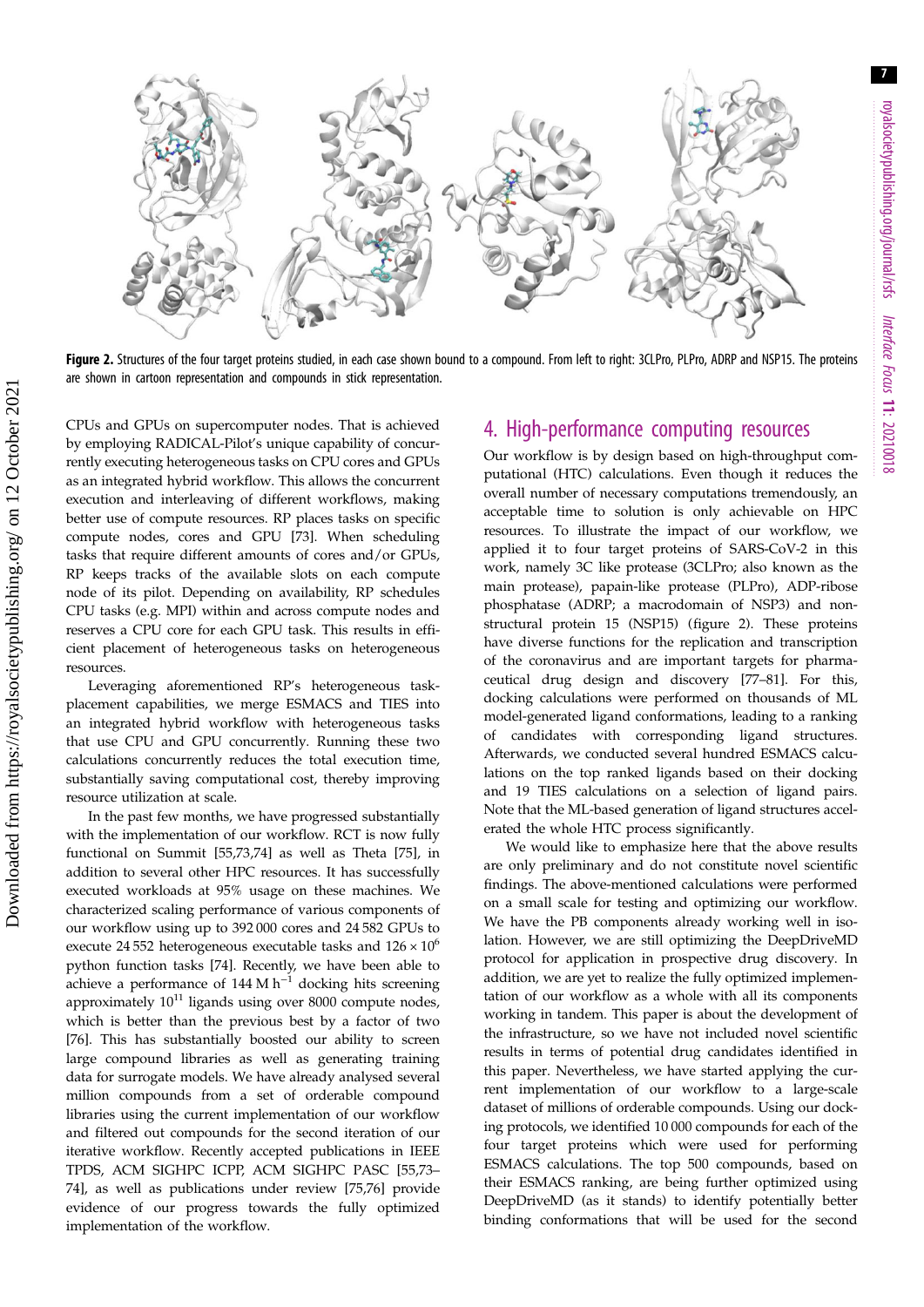<span id="page-7-0"></span>

Figure 3. Correlations between the ESMACS results and docking predictions. Weak or no correlations are obtained for the four protein targets—3CLPro, ADRP, NSP15 and PLPro—with correlation coefficients of 0.25, -0.06, 0.16 and 0.20, respectively.

Table 3. Overview of computing cost for the different calculations in the computing pipeline on Oak Ridge National Laboratory's Summit supercomputer.

|               | physical time<br>required in each<br><b>MD</b> simulation | no. independent MD<br>simulations per<br>and–protein'<br>complex | computing time<br>per calculation<br>10de-hours) | computing time per<br>ligand-protein<br>complex (node-<br>hours) | used theoretical<br>performance (TF) |
|---------------|-----------------------------------------------------------|------------------------------------------------------------------|--------------------------------------------------|------------------------------------------------------------------|--------------------------------------|
|               |                                                           | several thousands                                                | 1.0001                                           |                                                                  |                                      |
| <b>FSMACS</b> |                                                           |                                                                  |                                                  |                                                                  |                                      |
|               |                                                           |                                                                  |                                                  |                                                                  | 29 400                               |

iteration of our workflow. This work is underway, and we have some very encouraging results with input from experimental colleagues that will be published in due course.

Drug repurposing is another promising approach that bypasses all the stringent requirements of drug approval and hence could accelerate the availability of COVID-19 therapeutics. We have, recently, used our workflow to make a detailed assessment of a set of proposed repurposed drugs [[54\]](#page-10-0). We obtained binding affinities agreeing well with experimental measurements and also gained detailed energetic insight into the nature of drug–protein binding that would be useful in drug discovery for the target studied.

All calculations were performed on a variety of supercomputers including Leibniz Rechenzentrum's SuperMUC-NG, Hartree Centre's ScafellPike, Oak Ridge National Laboratory's Summit and Texas Advanced Computing Center's Frontera. Table 3 summarizes performance and cost numbers for the calculations on Summit to understand the overall cost of the presented pipeline. Note that the ESMACS calculations were accelerated with OpenMM as MD engine on GPUs. TIES required longer wall-clock times as only CPUs were employed to obtain the data for table 3. However, recently we have developed a GPU-enabled version of TIES on Summit (using NAMD3 as well as OpenMM as MD engines), which costs only 11 node-hours per ligand–protein complex. This would substantially reduce the computational cost associated with our workflow.

# 5. ESMACS and TIES applied to COVID-19 on high-performance computing resources

### 5.1. ESMACS findings

ESMACS is used at the hit identification and H2L stage of the drug discovery. The DL-based surrogate model was used to

screen the small molecules in the zinc database, a collection of commercially available chemical compounds. A high-throughput docking study was then performed to generate binding poses of the compounds to the four COVID-19 target proteins in this work ([figure 2](#page-6-0)). While docking programs are generally good at pose prediction, they are less effective in predicting binding free energy of the compounds to the target proteins. To better rank the binding potentials of the compounds, we performed ESMACS simulations for the top 100 compounds for each of the selected proteins. The compounds were chosen from 10 000 docked small molecules, based on their docking scores from the high-throughput docking study.

Preparation and set-up of the simulations were implemented using a binding affinity calculator, including parametrization of the compounds, building simulationready topologies and structures of the complexes and generating configurations files for the simulations. MD simulations were performed using two MD engines, NAMD and OpenMM, on three machines, Frontera, Summit and SuperMUC-NG. For each replica, energy minimizations were first performed, followed by 2 ns equilibration. Finally, 10 ns production simulations were run for each replica. MMPBSA calculations were then performed for all of the 1000 frames from the 10 ns production runs, while configurational entropies were calculated using NMODE on 48 or 56 frames for each replica, depending on the number of cores per node on the computers used for NMODE calculations.

For most of the molecular systems studied, about 4–19% of the compounds show promising binding affinities (cf. [table 4\)](#page-8-0), with free energies more negative than −8.24 kcal mol<sup>-1</sup> (corresponding to a  $K_D$  value on the nanomolar scale). Although the distributions of predicted free energies from independent simulations are non-normal [\[24](#page-10-0),[25\]](#page-10-0), the ensemble-based ESMACS predictions are highly reproducible, independent of which MD code is used, or on which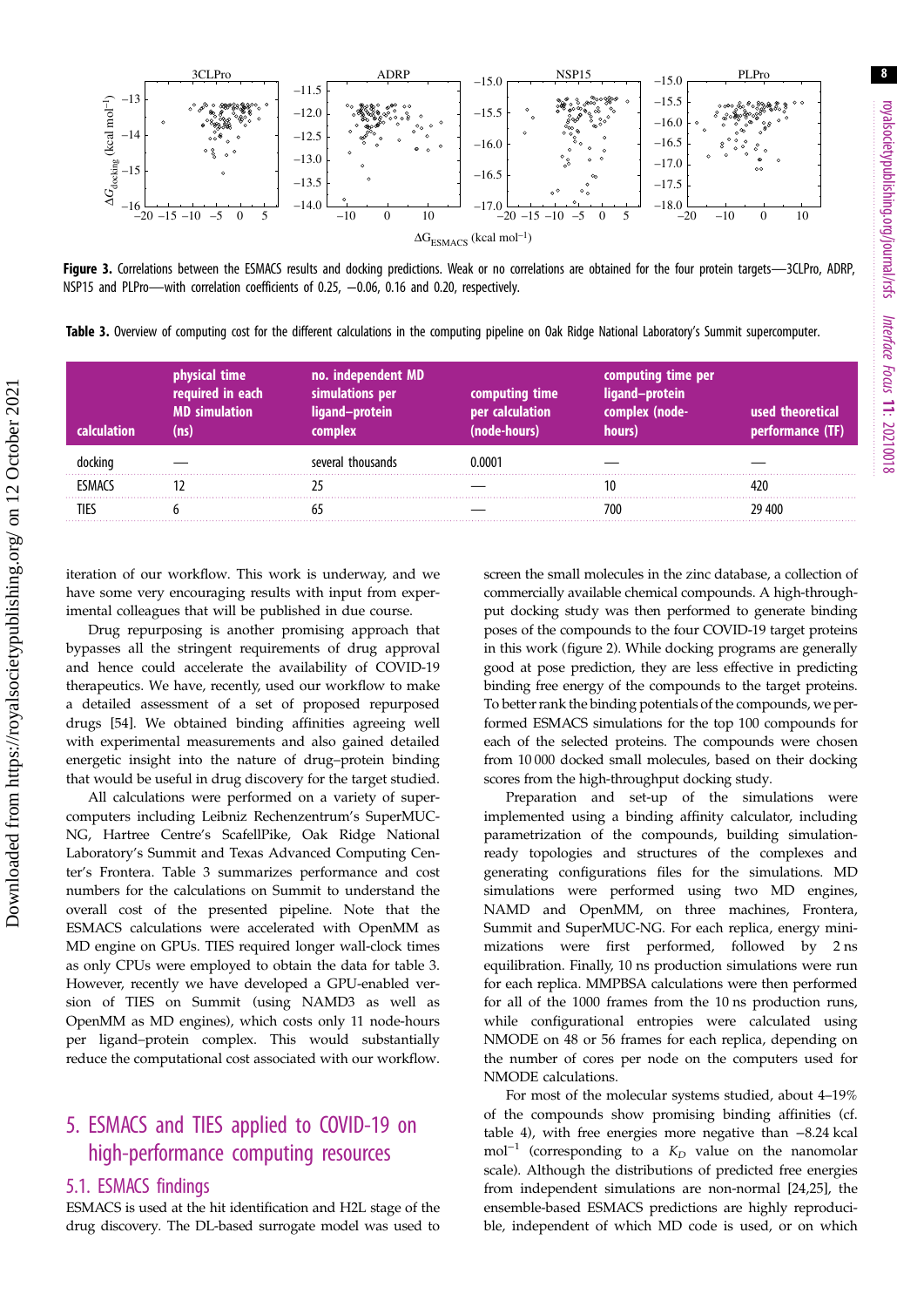<span id="page-8-0"></span>Table 4. Number of the most promising compounds for each of the four proteins investigated. For each protein, the top 100 compounds, chosen from 10 000 docked small molecules, are evaluated by the ESMACS approach. The number of compounds, which have the most favourable binding free energies in the ranges corresponding to  $K_D$  values of 10 nM ( $-10.98$  kcal mol $^{-1}$ ), 100 nM (-9.61 kcal mol<sup>-1</sup>), 1 μM (-8.24 kcal mol<sup>-1</sup>), are listed.

| energy<br>$(kcal mol-1)$          | 3CLPro | <b>ADRP</b> | NSP <sub>15</sub> | <b>PI</b> Pro |
|-----------------------------------|--------|-------------|-------------------|---------------|
| $\Delta G < -10.98$               |        |             |                   |               |
| $-10.98 \leq \Delta G \leq -9.61$ |        |             |                   |               |
| $-9.61 \leq \Delta G < -8.24$     |        |             |                   |               |
| $\Delta G < -8.24$ total          |        |             |                   |               |

supercomputer the simulations are performed. As stated above, the docking scores are not a good indicator for binding affinities; the free energies from ESMACS calculations only show weak correlations with the docking scores [\(figure 3](#page-7-0)). The inclusion of configurational entropy has a negligible impact on the ranking of the binding free energies. The ESMACS study shows that the most promising compounds can be selected more reliably using the ESMACS prediction than the docking scores.

### 5.2. TIES findings

TIES is used at the LO stage of drug discovery to hone interactions between protein and ligand so to enhance the binding potency of selected lead compounds. To demonstrate this capability, we performed TIES on a set of 19 compound transformations (that is chemically mutating the 'original' compound into a 'new' compound) to study the effect of small structural changes on a compound's binding potency with ADRP. The calculated free energy differences show a non-normal nature, as we have recently reported [\[24,25](#page-10-0)]. The ensemble-based TIES approach ensures high-precision predictions, with uncertainties less than 0.82 kcal mol−<sup>1</sup> for all but one of the calculations (cf. table 5). The relative binding affinities  $(\Delta \Delta G)$  predicted by TIES for these transformations fall between  $-0.55$  and  $+4.62$  kcal mol<sup>-1</sup> (cf. table 5). A positive value indicates a diminished relative binding potency for the 'new' compound, whereas a negative value means that the transformation studied is favourable. Twelve out of the 19 transformations studied have  $\Delta\Delta G$  > +1 suggesting that they all correspond to unfavourable structural changes. The remaining seven transformations have statistically zero value for  $\Delta\Delta G$ , which implies that the corresponding structural modifications do not affect the binding. It is difficult to predict what structural changes will improve the binding. Thus, the knowledge of both 'useful' as well as 'rubbish' transformations is of much value at the LO stage so as to make informed structural changes. TIES provides us an excellent tool to do so with confidence. Such information then informs our ML predictive model about the desirable as well as undesirable chemical modifications to be introduced into the selected lead compounds. In this way, it improves the predictive accuracy of the ML models, progressively leading to quicker convergence towards the region of our interest in the huge chemical space.

Table 5. Results from TIES calculations on a set of ligand transformations studied for ADRP.  $\Delta\Delta G$  is the relative binding affinity for a transformation, that is the change in binding affinity on morphing one ligand into the other.  $\sigma$  corresponds to the uncertainty associated with the relative binding affinity predicted by TIES.

| transformation | $\Delta\Delta G$ (kcal mol <sup>-1</sup> ) | $\sigma$ (kcal mol $^{-1}$ ) |
|----------------|--------------------------------------------|------------------------------|
| $a0 - a2$      | 1.48                                       | 0.60                         |
| $a0 - a4$      | 1.82                                       | 0.66                         |
| $a0 - a5$      | 1.14                                       | 0.60                         |
| $a0 - a6$      | 3.22                                       | 0.44                         |
| $a0-a7$        | 1.32                                       | 0.43                         |
| $a0 - a9$      | 0.25                                       | 0.57                         |
| $a0 - a10$     | 1.52                                       | 0.70                         |
| $a0 - a41$     | 3.41                                       | 0.53                         |
| $a0 - a44$     | 1.18                                       | 0.49                         |
| $a0 - a45$     | $-0.46$                                    | 0.52                         |
| $a0 - a46$     | 2.91                                       | 0.70                         |
| $a0 - a47$     | 0.36                                       | 0.57                         |
| $a0 - a48$     | $-0.55$                                    | 0.57                         |
| $a0 - a49$     | 1.84                                       | 0.46                         |
| $a0 - a50$     | 0.52                                       | 0.64                         |
| $a1 - a42$     | $-0.29$                                    | 0.82                         |
| $a1 - a43$     | 2.05                                       | 1.03                         |
| $a3 - a42$     | 0.49                                       | 0.81                         |
| $a42 - a43$    | 4.62                                       | 0.82                         |

## 6. Conclusion

We describe an innovative, iterative and interactive heterogeneous workflow that has the potential to accelerate the existing drug discovery process substantially by coupling ML with PB methods such that each compensates for the weaknesses of the other. This workflow requires highthroughput screening of a large number of small molecules based on their binding potencies evaluated using various types of methods. Molecules filtered at one stage are advanced to the next to be filtered once again using a more accurate and computationally intensive method. A refined set of lead compounds emerges at the end of this multi-stage process for wet laboratories studies. With information relating structural features to energetics and binding potencies being fed into the ML model at each stage, it learns how to improve the prediction of the next set of compounds. This iterative process, along with the upstream and downstream flow of information, allows it to accelerate the sampling of relevant chemical space much faster than traditional methods. We have demonstrated the application of our workflow on four SARS-CoV-2 target proteins. The workflow requires HPC resources for efficient implementation and a dedicated workflow manager to handle the large number of heterogeneous computational tasks on a multitude of supercomputers. We believe that this hybrid ML–PB approach offers the potential in the long term—with the rise of exascale, quantum and analogue processing—to deliver novel pandemic drugs at pandemic speed.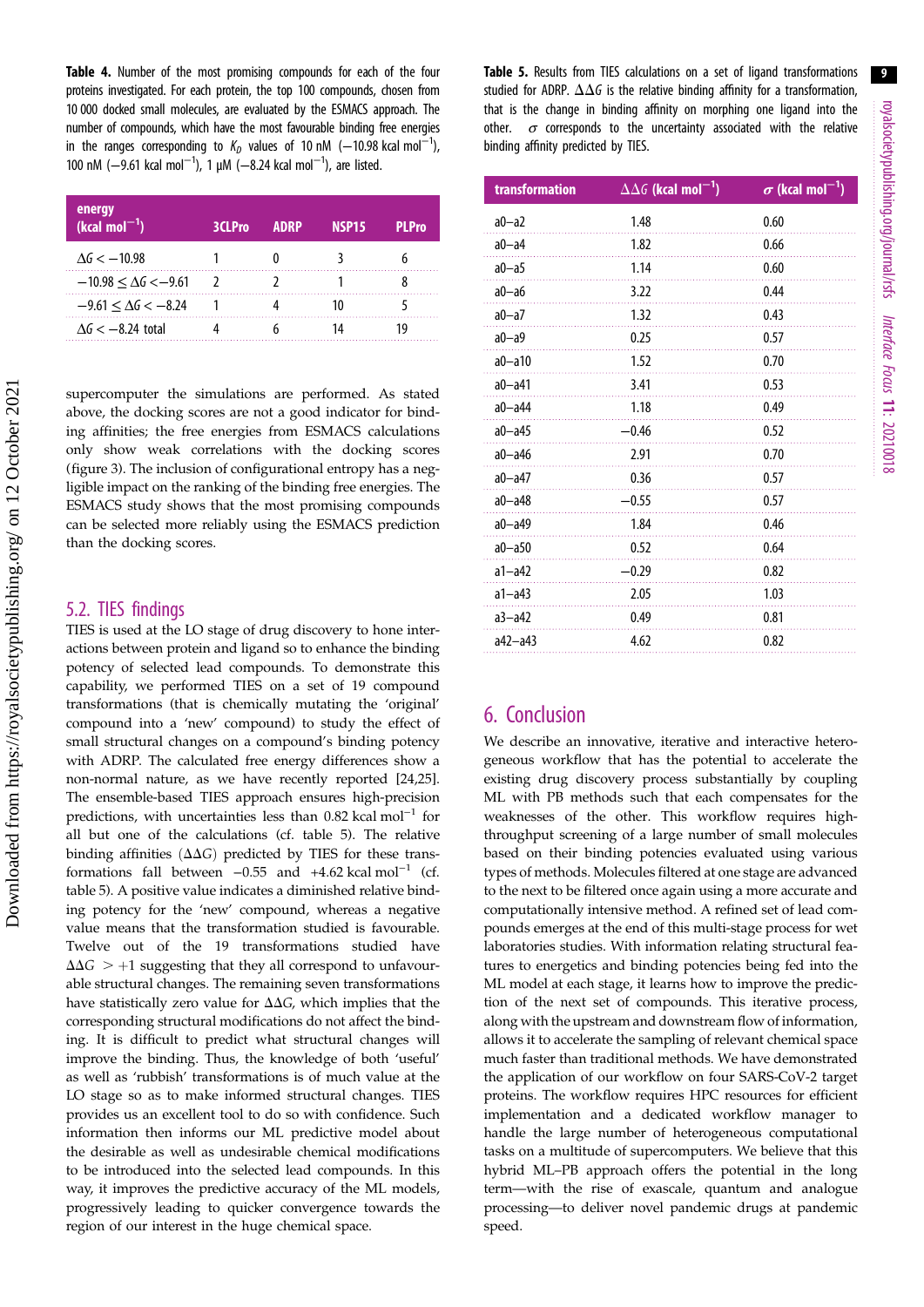<span id="page-9-0"></span>Data accessibility. The models and simulation trajectories were generated at UCL. Models used for performing PB simulations and results obtained are available at the following public github repository: [https://github.com/UCL-CCS/ML-PB-Covid-drug.](https://github.com/UCL-CCS/ML-PB-Covid-drug) Docking related codes are available at [https://github.com/inspiremd/Model](https://github.com/inspiremd/Model-generation)[generation](https://github.com/inspiremd/Model-generation), whereas ML-related codes and sample files are located on <https://github.com/inspiremd/molecular-active-learning>. Sample scripts for executing our workflow using RCT are also available at <https://github.com/inspiremd/Model-generation>.

Authors' contributions. A.P.B., S.W. and D.A. performed PB simulations, data curation and analysis. A.R.C., T.B., A.P., F.X., X.D., A.F., H.M., A.R., W.R., N.S., S.S., S.V., Y.D. and A.D.M. performed ML-related calculations and analyses. L.T., Mi.T., A.M., Ma.T. and S.J. provided workflow management infrastructure. D.A., S.J., D.K., A.R. and P.V.C. acquired computational resources for the current study; M.B., G.M. and D.W. provided technical support. P.V.C. organized and led the overall project. A.P.B., S.W., R.H. and P.V.C. composed the paper with substantial input from all authors. All authors contributed to the editing and reviewing of the paper, and read and approved the manuscript.

Competing interests. The authors declare no competing financial interest.

Funding. We are grateful for funding for the UK MRC Medical Bioinformatics project (grant no. MR/L016311/1), the UK Consortium on Mesoscale Engineering Sciences (UKCOMES grant no. EP/ L00030X/1) and the European Commission for the EU H2020 Comp-BioMed2 Centre of Excellence (grant no. 823712), the EU H2020 EXDCI-2 project (grant no. 800957), as well as financial support from the UCL Provost. Our research was also supported by the Department of Energy (DOE) Office of Science through the National Virtual Biotechnology Laboratory, a consortium of DOE national laboratories focused on response to COVID-19, with funding provided by the Coronavirus CARES Act. This research was supported as part of the CANDLE project by the Exascale Computing Project (grant no. 17-SC-20-SC), a collaborative effort of the U.S. Department of Energy Office of Science and the National Nuclear Security Administration. The work has been supported in part by the Joint Design of Advanced Computing Solutions for Cancer (JDACS4C) programme established by the U.S. DOE and the National Cancer Institute (NCI) of the National Institutes of Health. A.T. acknowledges support from the United States Department of Energy through the Computational Sciences Graduate Fellowship (DOE CSGF) under grant no.: DE-SC0019323. S.S. acknowledges financial support from the European Research Council under the Horizon 2020 Programme Grant Agreement no. 739964 ('COPMAT').

Acknowledgements. Access to SuperMUC-NG, at the Leibniz Supercomputing Centre in Garching, was made possible by a special COVID-19 allocation award (award ID COVID-19-SNG1) from the Gauss Centre for Supercomputing in Germany. We acknowledge excellent support from Don Maxwell, Bronson Messer and Sean Wilkinson at OLCF. We also wish to thank Dan Stanzione and Jon Cazes at Texas Advanced Computing Center. Some of this work was performed thanks to a 2021 DOE INCITE award 'COMPBIO'.

# **References**

- 1. Sullivan T. 2019 A tough road: cost to develop one new drug Is \$2.6 billion; approval rate for drugs entering clinical development is less than 12%. See [https://www.policymed.com/2014/12/a-tough-road](https://www.policymed.com/2014/12/a-tough-road-cost-to-develop-one-new-drug-is-26-billion-approval-rate-for-drugs-entering-clinical-de.html)[cost-to-develop-one-new-drug-is-26-billion](https://www.policymed.com/2014/12/a-tough-road-cost-to-develop-one-new-drug-is-26-billion-approval-rate-for-drugs-entering-clinical-de.html)[approval-rate-for-drugs-entering-clinical-de.html](https://www.policymed.com/2014/12/a-tough-road-cost-to-develop-one-new-drug-is-26-billion-approval-rate-for-drugs-entering-clinical-de.html) (accessed on 26 November 2020).
- 2. Wouters OJ, McKee M, Luyten J. 2020 Estimated research and development investment needed to bring a new medicine to market, 2009–2018. J. Am. Med. Assoc. 323, 844–853. ([doi:10.1001/](http://dx.doi.org/10.1001/jama.2020.1166) [jama.2020.1166](http://dx.doi.org/10.1001/jama.2020.1166))
- 3. Tyrrell DAJ, Bynoe ML. 1965 Cultivation of a novel type of common-cold virus in organ cultures. Br. Med. J. 1, 1467–1470. [\(doi:10.1136/bmj.1.5448.](http://dx.doi.org/10.1136/bmj.1.5448.1467) [1467\)](http://dx.doi.org/10.1136/bmj.1.5448.1467)
- 4. Das S, Sarmah S, Lyndem S, Singha Roy A. 2020 An investigation into the identification of potential inhibitors of SARS-CoV-2 main protease using molecular docking study. J. Biomol. Struct. Dyn. 39, 3347–3357. ([doi:10.1080/07391102.2020.](http://dx.doi.org/10.1080/07391102.2020.1763201) [1763201\)](http://dx.doi.org/10.1080/07391102.2020.1763201)
- 5. Elmezayen AD, Al-Obaidi A, Şahin AT, Yelekçi K. 2020 Drug repurposing for coronavirus (COVID-19): in silico screening of known drugs against coronavirus 3CL hydrolase and protease enzymes. J. Biomol. Struct. Dyn. 39, 2980–2992. [\(doi:10.](http://dx.doi.org/10.1080/07391102.2020.1758791) [1080/07391102.2020.1758791](http://dx.doi.org/10.1080/07391102.2020.1758791))
- 6. Wang J. 2020 Fast identification of possible drug treatment of coronavirus disease-19 (COVID-19) through computational drug repurposing study. J. Chem. Inf. Model. 60, 3277–3286. [\(doi:10.1021/](http://dx.doi.org/10.1021/acs.jcim.0c00179) [acs.jcim.0c00179\)](http://dx.doi.org/10.1021/acs.jcim.0c00179)
- 7. Knight J, Brooks C. 2009  $\Lambda$ -Dynamics free energy simulation methods. *J. Comput. Chem.* 30, 1692–1700. [\(doi:10.1002/jcc.21295.](http://dx.doi.org/10.1002/jcc.21295.))
- 8. Zwanzig RW. 1954 High-temperature equation of state by a perturbation method. I. Nonpolar gases. J. Chem. Phys. 22, 1420–1426. ([doi:10.1063/1.](http://dx.doi.org/10.1063/1.1740409) [1740409\)](http://dx.doi.org/10.1063/1.1740409)
- 9. Straatsma TP, Berendsen HJC. 1988 Free energy of ionic hydration: analysis of a thermodynamic integration technique to evaluate free energy differences by molecular dynamics simulations. J. Chem. Phys. 89, 5876–5886. ([doi:10.1063/1.455539](http://dx.doi.org/10.1063/1.455539))
- 10. Bikkina S, Bhati AP, Padhi S, Priyakumar UD. 2017 Temperature dependence of the stability of ion pair interactions, and its implications on the thermostability of proteins from thermophiles. J. Chem. Sci. 129, 405–414. [\(doi:10.1007/s12039-017-1231-4\)](http://dx.doi.org/10.1007/s12039-017-1231-4)
- 11. Fox G et al. T. 2019 Contributions to highperformance big data computing. Adv. Parallel Comput., 34, 34–81. ([doi: 10.3233/APC190005](http://dx.doi.org/10.3233/APC190005))
- 12. Genheden S, Ryde U. 2010 How to obtain statistically converged MM/GBSA results. J. Comput. Chem. 31, 837–846. [\(doi:10.1002/jcc.21366](http://dx.doi.org/10.1002/jcc.21366))
- 13. Wan S, Bhati AP, Zasada SJ, Wall I, Green D, Bamborough P, Coveney PV. 2017 Rapid and reliable binding affinity prediction of bromodomain inhibitors: a computational study. J. Chem. Theory Comput. 13, 784–795. ([doi:10.1021/acs.jctc.6b00794](http://dx.doi.org/10.1021/acs.jctc.6b00794))
- 14. Wan S, Bhati AP, Skerratt S, Omoto K, Shanmugasundaram V, Bagal SK, Coveney PV. 2017 Evaluation and characterization of Trk kinase inhibitors for the treatment of pain: reliable binding affinity predictions from theory and computation. J. Chem. Inf. Model. 57, 897–909. ([doi:10.1021/acs.](http://dx.doi.org/10.1021/acs.jcim.6b00780) [jcim.6b00780\)](http://dx.doi.org/10.1021/acs.jcim.6b00780)
- 15. Genheden S, Ryde U. 2015 The MM/PBSA and MM/ GBSA methods to estimate ligand-binding affinities. Expert Opin. Drug Discov. 10, 449–461. ([doi:10.](http://dx.doi.org/10.1517/17460441.2015.1032936) [1517/17460441.2015.1032936](http://dx.doi.org/10.1517/17460441.2015.1032936))
- 16. Wan S, Knapp B, Wright DW, Deane CM, Coveney PV. 2015 Rapid, precise and reproducible prediction of peptide–MHC binding affinities from molecular dynamics that correlate well with experiment. J. Chem. Theory Comput. 7, 3346–3356 . ([doi:10.](http://dx.doi.org/10.1021/acs.jctc.5b00179) [1021/acs.jctc.5b00179](http://dx.doi.org/10.1021/acs.jctc.5b00179))
- 17. Wright DW, Wan S, Meyer C, Van Vlijmen H, Tresadern G, Coveney PV. 2019 Application of ESMACS binding free energy protocols to diverse datasets: bromodomain-containing protein 4. Sci. Rep. 9, 1–15. [\(doi:10.1038/s41598-019-41758-1\)](http://dx.doi.org/10.1038/s41598-019-41758-1)
- 18. Chodera JD, Mobley DL, Shirts MR, Dixon RW, Branson K, Pande VS. 2011 Alchemical free energy methods for drug discovery: progress and challenges. Curr. Opin. Struct. Biol. 21, 150-160. ([doi:10.1016/j.sbi.2011.01.011\)](http://dx.doi.org/10.1016/j.sbi.2011.01.011)
- 19. Bhati AP, Wan S, Wright DW, Coveney PV. 2017 Rapid, accurate, precise, and reliable relative free energy prediction using ensemble based thermodynamic integration. J. Chem. Theory Comput. 13, 210–222. ([doi:10.1021/acs.jctc.](http://dx.doi.org/10.1021/acs.jctc.6b00979) [6b00979](http://dx.doi.org/10.1021/acs.jctc.6b00979))
- 20. Bhati AP, Wan S, Hu Y, Sherborne B, Coveney PV. 2018 Uncertainty quantification in alchemical free energy methods. J. Chem. Theory Comput. 14, 2867–2880. [\(doi:10.1021/acs.jctc.7b01143](http://dx.doi.org/10.1021/acs.jctc.7b01143))
- 21. Bhati AP, Wan S, Coveney PV. 2019 Ensemble-based replica exchange alchemical free energy methods: the effect of protein mutations on inhibitor binding. J. Chem. Theory Comput. 15, 1265–1277. [\(doi:10.](http://dx.doi.org/10.1021/acs.jctc.8b01118) [1021/acs.jctc.8b01118](http://dx.doi.org/10.1021/acs.jctc.8b01118))
- 22. Wan S, Tresadern G, Pérez-Benito L, van Vlijmen H, Coveney PV. 2020 Accuracy and precision of alchemical relative free energy predictions with and without replica-exchange. Adv. Theory Simul. 3, 1900195. [\(doi:10.1002/adts.201900195](http://dx.doi.org/10.1002/adts.201900195))

10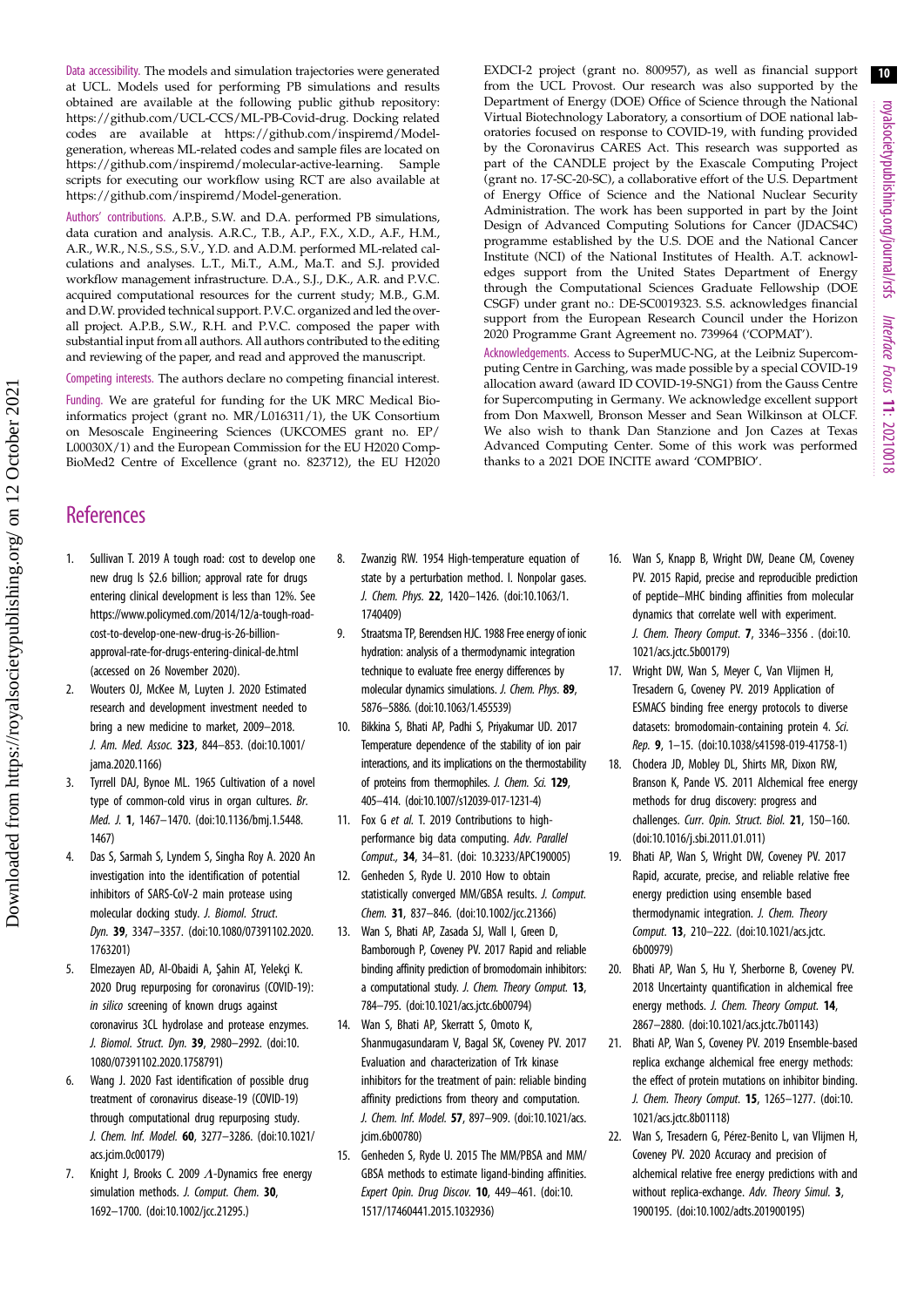royalsocietypublishing.org/journal/rsfs Interface Focus 11: 20210018

11

- <span id="page-10-0"></span>23. Lawrenz M, Baron R, McCammon JA. 2009 Independent-trajectories thermodynamic-integration free-energy changes for biomolecular systems: determinants of H5N1 avian influenza virus neuraminidase inhibition by peramivir. J. Chem. Theory Comput. 5, 1106–1116. [\(doi:10.1021/ct800559d](http://dx.doi.org/10.1021/ct800559d))
- 24. Bieniek MK, Bhati AP, Wan S, Coveney PV. 2021 TIES 20: relative binding free energy with a flexible superimposition algorithm and partial ring morphing. J. Chem. Theory Comput. 17, 1250–1265. [\(doi:10.1021/acs.jctc.0c01179\)](http://dx.doi.org/10.1021/acs.jctc.0c01179)
- 25. Wan S, Bhati AP, Zasada SJ, Coveney PV. 2020 Rapid, accurate, precise and reproducible ligandprotein binding free energy prediction. J. R. Soc. Interface Focus 10, 20200007. [\(doi:10.1098/rsfs.](http://dx.doi.org/10.1098/rsfs.2020.0007) [2020.0007\)](http://dx.doi.org/10.1098/rsfs.2020.0007)
- 26. Wright DW, Husseini F, Wan S, Meyer C, van Vlijmen H, Tresadern G, Coveney PV. 2020 Application of the ESMACS binding free energy protocol to a multibinding site lactate dehydogenase a ligand dataset. Adv. Theory Simul. 3, 1900194. [\(doi:10.1002/adts.](http://dx.doi.org/10.1002/adts.201900194) [201900194](http://dx.doi.org/10.1002/adts.201900194))
- 27. Yang YI, Shao Q, Zhang J, Yang L, Gao YQ. 2019 Enhanced sampling in molecular dynamics. J. Chem. Phys. 151, 70902. ([doi:10.1063/1.5109531](http://dx.doi.org/10.1063/1.5109531))
- 28. McSkimming DI, Rasheed K, Kannan N. 2017 Classifying kinase conformations using a machine learning approach. BMC Bioinf. 18, 86. [\(doi:10.](http://dx.doi.org/10.1186/s12859-017-1506-2) [1186/s12859-017-1506-2\)](http://dx.doi.org/10.1186/s12859-017-1506-2)
- 29. Davis JJ et al. 2016 Antimicrobial resistance prediction in PATRIC and RAST. Sci. Rep. 6, 27930. [\(doi:10.1038/srep27930](http://dx.doi.org/10.1038/srep27930))
- 30. Gomes J, Ramsundar B, Feinberg EN, Pande VS. 2017 Atomic convolutional networks for predicting protein-ligand binding affinity. arXiv, 1703.10603
- 31. Wang S, Sun S, Li Z, Zhang R, Xu J. 2017 Accurate de novo prediction of protein contact map by ultradeep learning model. PLoS Comput. Biol. 13, e1005324. ([doi:10.1371/journal.pcbi.1005324\)](http://dx.doi.org/10.1371/journal.pcbi.1005324)
- 32. Senior AW et al. 2020 Improved protein structure prediction using potentials from deep learning. Nature 577, 706–710. ([doi:10.1038/s41586-019-](http://dx.doi.org/10.1038/s41586-019-1923-7) [1923-7](http://dx.doi.org/10.1038/s41586-019-1923-7))
- 33. Konze K, Bos P, Dahlgren M, Leswing K, Tubert-Brohman I, Bortolato A, Robbason B, Abel R, Bhat S. 2019 Reaction-based enumeration, active learning, and free energy calculations to rapidly explore synthetically tractable chemical space and optimize potency of cyclin dependent kinase 2 inhibitors. ChemRxiv. ([doi:10.26434/chemrxiv.7841270.v3\)](http://dx.doi.org/10.26434/chemrxiv.7841270.v3)
- 34. Coveney PV, Dougherty ER, Highfield RR. 2016 Big data need big theory too. Phil. Trans. R. Soc. A 374. 20160153. [\(doi:10.1098/rsta.2016.0153\)](http://dx.doi.org/10.1098/rsta.2016.0153)
- 35. Galvelis R, Sugita Y. 2017 Neural network and nearest neighbor algorithms for enhancing sampling of molecular dynamics. J. Chem. Theory Comput. 13, 2489–2500. [\(doi:10.1021/acs.jctc.7b00188\)](http://dx.doi.org/10.1021/acs.jctc.7b00188)
- 36. Guo AZ, Sevgen E, Sidky H, Whitmer JK, Hubbell JA, de Pablo JJ. 2018 Adaptive enhanced sampling by force-biasing using neural networks. J. Chem. Phys. 148, 134108. [\(doi:10.1063/1.5020733](http://dx.doi.org/10.1063/1.5020733))
- 37. Sultan MM, Pande VS. 2018 Automated design of collective variables using supervised machine

learning. J. Chem. Phys. 149, 094106. [\(doi:10.1063/](http://dx.doi.org/10.1063/1.5029972) [1.5029972\)](http://dx.doi.org/10.1063/1.5029972)

- 38. Ribeiro JM, Bravo P, Wang Y, Tiwary P. 2018 Reweighted autoencoded variational Bayes for enhanced sampling (RAVE). J. Chem. Phys. 149, 072301. [\(doi:10.1063/1.5025487](http://dx.doi.org/10.1063/1.5025487))
- 39. Chen W, Tan AR, Ferguson AL. 2018 Collective variable discovery and enhanced sampling using autoencoders: innovations in network architecture and error function design. J. Chem. Phys. 149, 072312. [\(doi:10.1063/1.5023804](http://dx.doi.org/10.1063/1.5023804))
- 40. Zhang L, Wang HEW. 2018 Reinforced dynamics for enhanced sampling in large atomic and molecular systems. J. Chem. Phys. 148, 124113. [\(doi:10.1063/](http://dx.doi.org/10.1063/1.5019675) [1.5019675\)](http://dx.doi.org/10.1063/1.5019675)
- 41. Castelli M et al. 2021 New perspectives in cancer drug development: computational advances with an eye to design. RSC Med. Chem. 12, 1491–1502. [\(doi:10.1039/D1MD00192B\)](http://dx.doi.org/10.1039/D1MD00192B)
- 42. Brown N. 2020 Chapter 1 Introduction. In Artificial intelligence in drug discovery (ed. N Brown), pp. 1–6. London, UK: Royal Society of Chemistry. [\(doi:10.1039/9781788016841-00001\)](http://dx.doi.org/10.1039/9781788016841-00001)
- 43. Riniker S. 2017 Molecular dynamics fingerprints (MDFP): machine learning from MD data to predict free-energy differences. J. Chem. Inf. Model. 57, 726–741. ([doi:10.1021/acs.jcim.6b00778\)](http://dx.doi.org/10.1021/acs.jcim.6b00778)
- 44. Gebhardt J, Kiesel M, Riniker S, Hansen N. 2020 Combining molecular dynamics and machine learning to predict self-solvation free energies and limiting activity coefficients. J. Chem. Inf. Model. 60, 5319–5330. [\(doi:10.1021/acs.jcim.0c00479\)](http://dx.doi.org/10.1021/acs.jcim.0c00479)
- 45. Bennett WD, He S, Bilodeau CL, Jones D, Sun D, Kim H, Allen JE, Lightstone FC, Ingólfsson HI. 2020 Predicting small molecule transfer free energies by combining molecular dynamics simulations and deep learning. J. Chem. Inf. Model. 60, 5375–5381. [\(doi:10.1021/acs.jcim.0c00318\)](http://dx.doi.org/10.1021/acs.jcim.0c00318)
- 46. Scheen J, Wu W, Mey AS, Tosco P, Mackey M, Michel J. 2020 Hybrid alchemical free energy/ machine-learning methodology for the computation of hydration free energies. J. Chem. Inf. Model. 60, 5331–5339. [\(doi:10.1021/acs.jcim.0c00600\)](http://dx.doi.org/10.1021/acs.jcim.0c00600)
- 47. Rufa DA, Macdonald HE, Fass J, Wieder M, Grinaway PB, Roitberg AE, Isayev O, Chodera JD. 2020 Towards chemical accuracy for alchemical free energy calculations with hybrid physics-based machine learning/molecular mechanics potentials. bioRxiv 2020.07.29.227959. ([doi:10.1101/2020.07.29.](http://dx.doi.org/10.1101/2020.07.29.227959) [227959\)](http://dx.doi.org/10.1101/2020.07.29.227959)
- 48. Jamal S, Grover A, Grover S. 2019 Machine learning from molecular dynamics trajectories to predict caspase-8 inhibitors against Alzheimer's disease. Front. Pharmacol. 10, 780. [\(doi:10.3389/fphar.2019.](http://dx.doi.org/10.3389/fphar.2019.00780) [00780\)](http://dx.doi.org/10.3389/fphar.2019.00780)
- 49. Berishvili VP et al. 2019 Time-domain analysis of molecular dynamics trajectories using deep neural networks: application to activity ranking of tankyrase inhibitors. J. Chem. Inf. Model. 59, 3519–3532. [\(doi:10.1021/acs.jcim.9b00135\)](http://dx.doi.org/10.1021/acs.jcim.9b00135)
- 50. Bertazzo M, Gobbo D, Decherchi S, Cavalli A. 2021 Machine learning and enhanced sampling simulations for computing the potential of mean

force and standard binding free energy. J. Chem. Theory Comput. 17, 5287–5300. ([doi:10.1021/acs.](http://dx.doi.org/10.1021/acs.jctc.1c00177) [jctc.1c00177](http://dx.doi.org/10.1021/acs.jctc.1c00177))

- 51. Marchetti F, Moroni E, Pandini A, Colombo G. 2021 Machine learning prediction of allosteric drug activity from molecular dynamics. J. Phys. Chem. Lett. 12, 3724–3732. [\(doi:10.1021/acs.jpclett.](http://dx.doi.org/10.1021/acs.jpclett.1c00045) [1c00045\)](http://dx.doi.org/10.1021/acs.jpclett.1c00045)
- 52. Das P et al. 2021 Accelerated antimicrobial discovery via deep generative models and molecular dynamics simulations. Nat. Biomed. Eng. 5, 613–623. [\(doi:10.1038/s41551-021-00689-x\)](http://dx.doi.org/10.1038/s41551-021-00689-x)
- 53. Coveney PV, Highfield RR. 2021 When we can trust computers (and when we can't). Phil. Trans. R. Soc. A 379, 20200067. [\(doi:10.1098/rsta.2020.0067](http://dx.doi.org/10.1098/rsta.2020.0067))
- 54. Wan S, Bhati A, Wade A, Alfe D, Coveney PV. 2021 Thermodynamic and structural insights into the repurposing of drugs that bind to SARS-CoV-2 main protease. ChemRxiv. [\(doi:10.33774/chemrxiv-2021-](http://dx.doi.org/doi:10.33774/chemrxiv-2021-03nrl-v2) [03nrl-v2\)](http://dx.doi.org/doi:10.33774/chemrxiv-2021-03nrl-v2)
- 55. Saadi AA et al. 2021 IMPECCABLE: integrated modeling pipelinE for COVID cure by assessing better LEads. In ACM Int. Conf. on Parallel Processing (ICPP) 2021, 9–12 August, Chicago, IL. Piscataway, NJ: IEEE Computer Society.
- 56. OpenEye Scientific. OpenEye Toolkits 2021.1.1. See <http://www.eyesopen.com>.
- 57. Mcgann MR, Almond HR, Nicholls A, Grant JA, Brown FK. 2003 Gaussian docking functions. Biopolym. Orig. Res. Biomol. 68, 76–90. [\(doi:10.](http://dx.doi.org/10.1002/bip.10207) [1002/bip.10207\)](http://dx.doi.org/10.1002/bip.10207)
- 58. DE Shaw Research. 2020 Molecular dynamics simulations related to SARS-CoV-2. See [https://](https://www.deshawresearch.com/downloads/download_trajectory_sarscov2.cgi/) [www.deshawresearch.com/downloads/download\\_](https://www.deshawresearch.com/downloads/download_trajectory_sarscov2.cgi/) [trajectory\\_sarscov2.cgi/.](https://www.deshawresearch.com/downloads/download_trajectory_sarscov2.cgi/)
- 59. Kabsch W, Sander C. 1983 Dictionary of protein secondary structure: pattern recognition of hydrogenbonded and geometrical features. Biopolymers 22, 2577–2637. ([doi:10.1002/bip.360221211\)](http://dx.doi.org/10.1002/bip.360221211)
- 60. Donon Y, Kupriyanov A, Kirsh D, Meglio AD, Paringer R, Rytsarev I, Serafimovich P, Syomic S. 2020 Extended anomaly detection and breakdown prediction in LINAC 4's RF power source output. In 2020 Int. Conf. on Information Technology and Nanotechnology (ITNT) 26–29 May, Samara, Russia, pp. 1–7. Piscataway, NJ: IEEE Computer Society. ([doi:10.1109/ITNT49337.2020.9253296\)](http://dx.doi.org/10.1109/ITNT49337.2020.9253296)
- 61. Nichol A, Achiam J, Schulman J. 2018 On first-order meta-learning algorithms. arXiv, 1803.02999
- 62. Fuglede B, Topsoe F. 2004 Jensen-Shannon divergence and Hilbert space embedding. In Int. Symp. on Information Theory, 2004, ISIT 2004, 27 June–2 July, Chicago, IL. p. 31. Piscataway, NJ: IEEE Computer Society. [\(doi:10.1109/ISIT.2004.1365067\)](http://dx.doi.org/10.1109/ISIT.2004.1365067)
- 63. Lee H, Turilli M, Jha S, Bhowmik D, Ma H, Ramanathan A. 2019 DeepDriveMD: deep-learning driven adaptive molecular simulations for protein folding. In 2019 IEEE/ACM Third Workshop on Deep Learning on Supercomputers (DLS), 17 November, Denver, CO, pp. 12–19. Piscataway, NJ: IEEE Computer Society.
- 64. Casalino L. et al. 2021 AI-driven multiscale simulations illuminate mechanisms of SARS-CoV-2